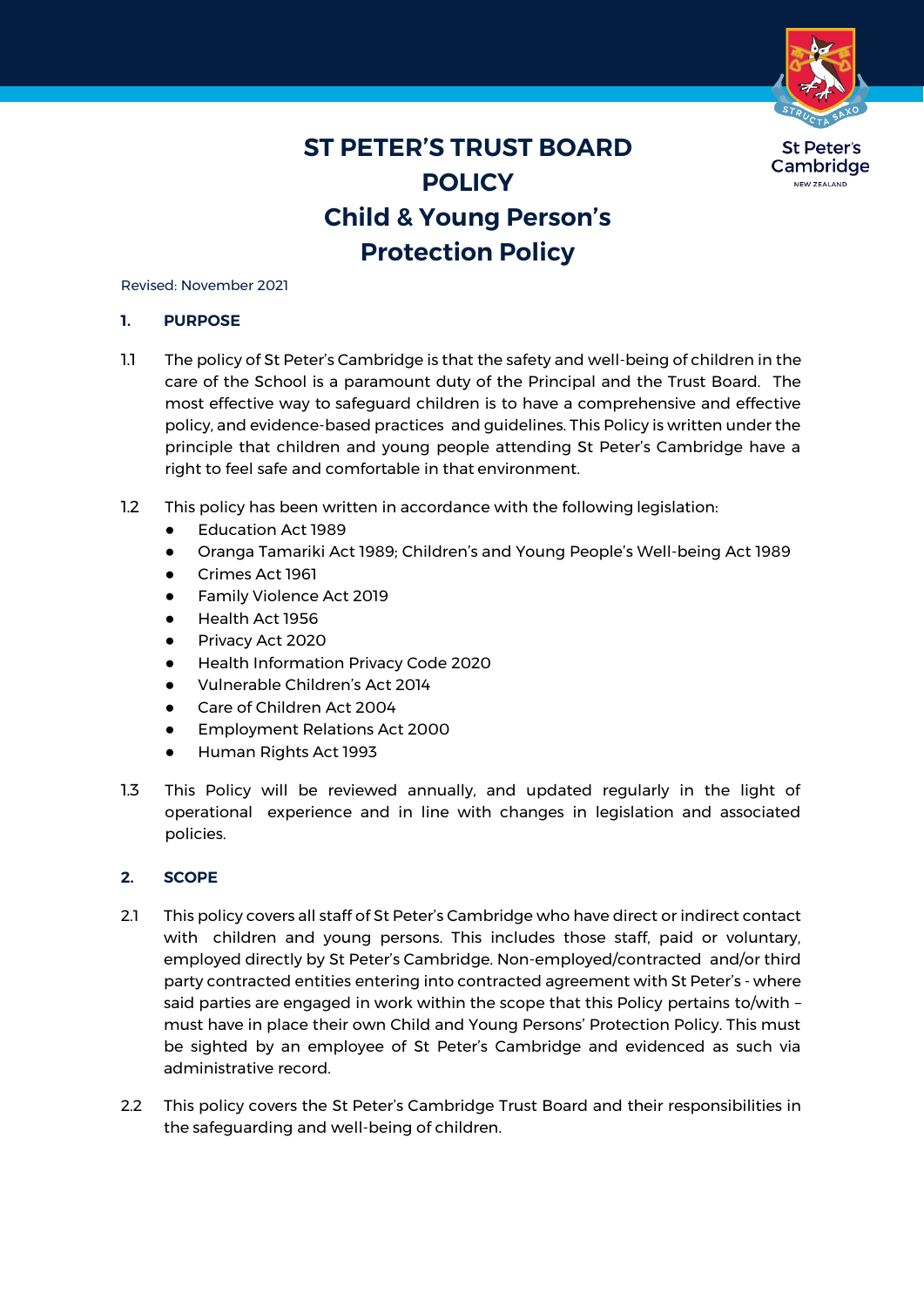

## **3. DEFINITIONS**

- 3.1 For the purposes of this Policy "child" means a student under the age of 14 years, "young person" means a student between the age of 14 years to 18 years inclusive; but does not include any person who is or has been married or in a civil union (Oranga Tamariki Act 1989 Children's and Young People's Well-being Act 1989; Section 2)
- 3.2 For purposes of this policy, "staff" means people paid or voluntary, employed directly by St Peter's Cambridge. This includes teaching and non-teaching staff, Boarding House tutors, associates and volunteers whether working on a full time, part time, casual or temporary basis.
- 3.3 The Oranga Tamariki Act 1989 Children's and Young People's Well-being Act 1989 defines child abuse as "…the harming (whether physically, emotionally, sexually), illtreatment, abuse, neglect, or deprivation of any child or young person".
- 3.4 Emotional abuse is the persistent emotional ill treatment of a child such as to cause severe and persistent adverse effect on the child's emotional development. This can include a pattern of rejecting, degrading, ignoring, isolating, corrupting, exploiting or terrorising a child. It may also include age or developmentally inappropriate expectations being imposed on children. It also includes the seeing or hearing the ill treatment of others.
- 3.5 Neglect is the persistent failure to meet a child's basic physical and/or psychological needs, causing long term serious harm to the child's heath or development. It may also include neglect of a child's basic or emotional needs. Neglect is a lack of action, emotion or basic needs.
- 3.6 Physical abuse is a non-accidental act on a child that results in physical harm. This includes, but is not limited to, beating, hitting, shaking, burning, drowning, suffocating, biting, poisoning or otherwise causing physical harm to a child. Physical abuse also involves the fabrication or inducing of illness.
- 3.7 Sexual abuse involves forcing or enticing a child or young person to take part in sexual activities (penetrative and non-penetrative, for example, rape, kissing, touching, masturbation) as well as non-contact acts such as involving children in the looking at or production of sexual images, sexual activities and sexual behaviours.

## **4. PRINCIPLES**

- 4.1 This Child Protection Policy confirms the commitment of St Peter's Cambridge to the safeguarding of children and young persons.
- 4.2 St Peter's Cambridge will ensure that:
	- Staff are carefully selected with the principles of this policy in mind.
	- Staff are appropriately trained in issues of child protection.
	- **•** Staff have knowledge of and understand the Child & Young Persons' Protection Policy and accompanying procedures and/or guidelines/protocols.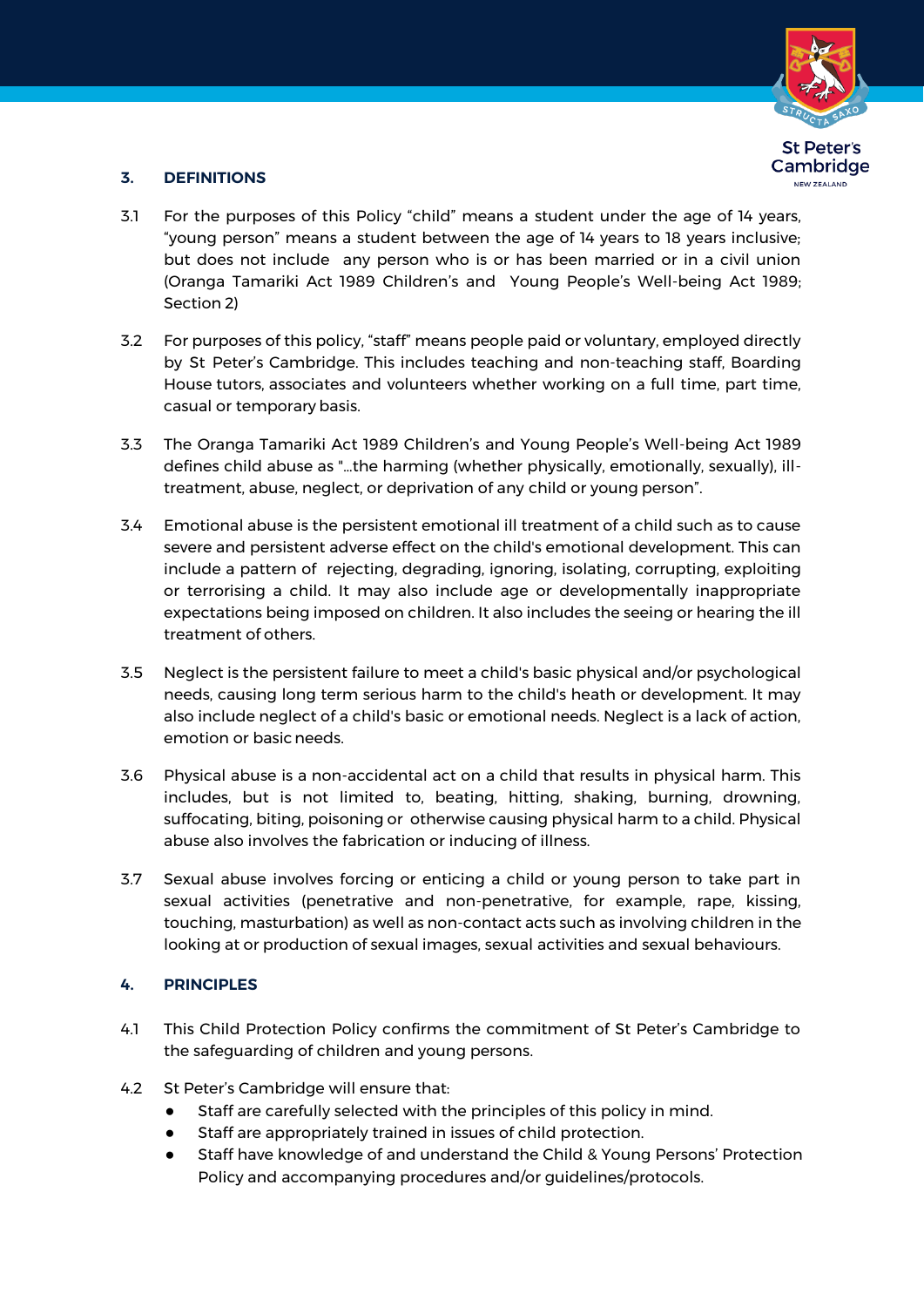

- 4.3 St Peter's Cambridge recognises that all staff and Trustees have a full and active part to play in safeguarding students from harm. Overall responsibility, implementation and review of this policy rests with the Principal of St Peter's Cambridge.
- 4.4 All services provided by St Peter's Cambridge forthe safety and well-being of children adhere to the principles of partnership, protection and participation; and the rights and responsibilities accorded by Te Tiriti o Waitangi.

## **5. RESPONSIBILITIES**

- 5.1 Any member of staff, paid or voluntary, may directly witness child abuse or have allegations, made by a child or an adult, relayed to them. There may also be disclosures of abuse that has occurred prior to the student attending St Peter's Cambridge. Abuse of children, wherever it occurs, can have major long-term effects on all aspects of children's health, development and wellbeing and their ability to sustain stable and meaningful relationships in the future. It is the intention of St Peter's Cambridge to ensure that all staff understand their roles and responsibilities in ensuring the safety of children and young persons at all times. This is achieved through consistent and agreed protocols regarding child safeguarding, as well as the regular undertaking of awareness-raising training.
- 5.2 Each member of staff must:
	- Be aware of, and alert to, potential child abuse.
	- Record a factual account of any concerns, suspicions or allegations they have, or that are brought to their attention.
	- Appropriately seek advice and support from their Designated Person for Child Protection (Mr Brenton Joubert) who will then contact external agencies if appropriate (inform Principal).
	- Work in co-operation with the parents and caregivers, unless this compromises the safety of the child.
- 5.3 It is the primary responsibility of staff to be vigilant, have knowledge and awareness of possible or actual abuse; to report any concerns, suspicions or allegations of abuse immediately and ensure that the concern is taken seriously and reported.
- 5.4 The statutory responsibility to investigate allegations of child abuse rests with Oranga Tamariki and the Police.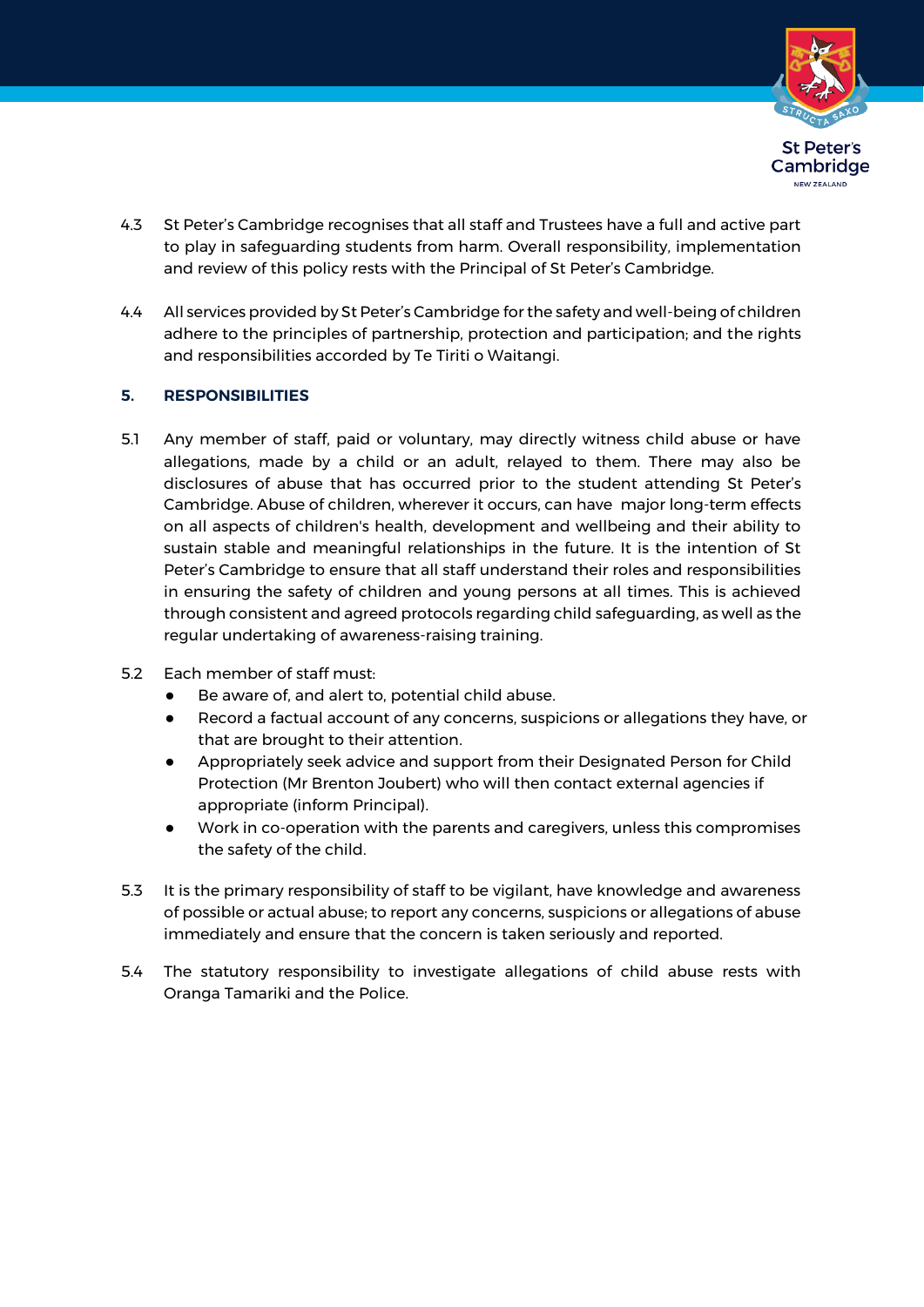

## **Role of the Principal**

- 5.5 The role of the Principal is to:
	- Ensure the needs and rights of children come first i.e., the safety and wellbeing of each child is paramount.
	- Receive information, either directly from staff or the Designated Person for Child Protection, that suggests possible or actual risk of harm to a child who attends St Peter's Cambridge, irrespective of whether the concerns, suspicions or allegations reported are in relation to abuse that is current, past or likely to occur. The Principal will advise and support staff.
	- Delegate to the Designated Person for Child Protection (Mr Brenton Joubert) appropriate action and responsibilities as concerns, suspicions or allegations are raised.
	- Ensure that all interviewed parties including persons subject to concerns, suspicions or allegations are advised of their right to a support person.
	- Ensure that all concerns, suspicions, allegations are managed appropriately. No investigation will occur without appropriate consultation between the Principal and the Designated Person for Child Protection, and they decide whether or not referral to Oranga Tamariki or the Police is required.
	- Make any referrals to the Social Worker in School and/or Oranga Tamariki and/or the Police as appropriate.
	- Ensure that allegations or complaints are appropriately referred to the Teaching Council of Aotearoa New Zealand.
	- Ensure that the Child Protection Policy is effectively implemented throughout St Peter's Cambridge.
	- Ensure that all staff are aware of, and have access to, full copies of the procedures for reporting child abuse.
	- Ensure that all staff are recruited and employed in accordance with the guidelines identified in the Employment Policy to identify those people safe to work with children.
	- Ensure that all staff receive child safeguarding training.

## **Role of the Designated Person for Child Protection**

- 5.6 The role of the Designated Person for Child Protection (Mr Brenton Joubert) is to:
	- Receive information that suggests possible or actual risk of harm to a child who attends St Peter's Cambridge, irrespective of whether the **concerns, suspicions or allegations reported are in relation to abuse** that is current, past or likely to occur. Ensure the needs and rights of children come first i.e., the safety and wellbeing of each child is paramount.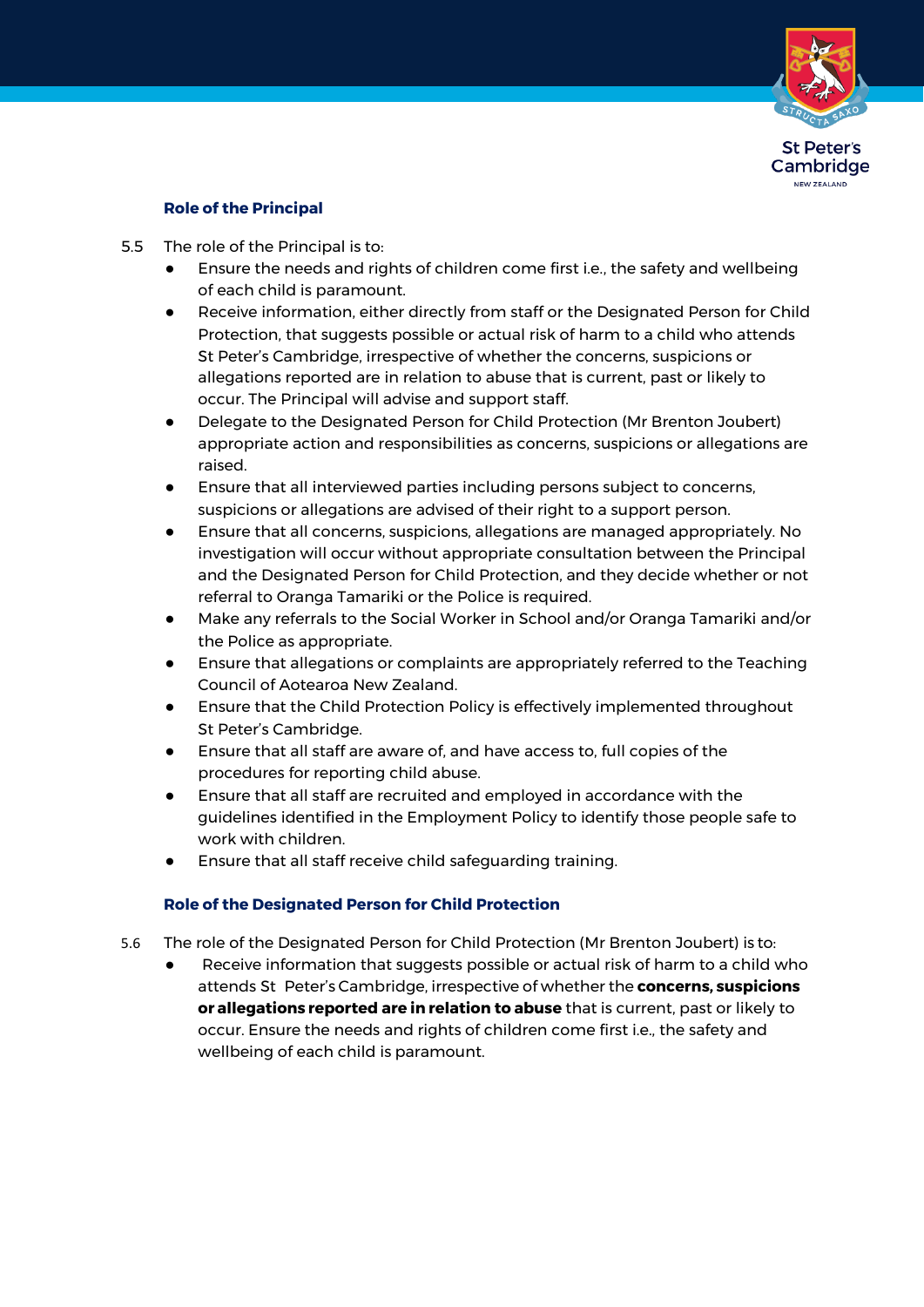

## **Role of the Trust Board**

- 5.7 The role of the Trust Board is to:
	- Ensure the needs and rights of children come first i.e., the safety and wellbeing of each child is paramount.
	- Support the Principal to ensure that all concerns, suspicions and allegations are managed appropriately.
	- Inform the Principal immediately should any member of the Trust Board be aware of a concern for the wellbeing and safety of a child who attends St Peter's Cambridge.
	- The Chair of the Trust Board will be directly informed of any allegations of abuse against the Principal.

All incidents, concerns, suspicions or allegations of possible or actual abuse must be brought to the attention of the Designated Person for Child Protection, (Mr Brenton Joubert). If the Designated Person for Child Protection, (Mr Brenton Joubert) is unavailable then consultation should occur with the Principal.

## **6. CHILD RESPONSE AND PROTECTION PROTOCOLS**

- 6.1 St Peter's has a number of separate protocols aimed at identification of child abuse, responding to any reports or disclosures made by students and relevant reporting procedures and prevention of child abuse.
- 6.2 The current prevention policies and protocols related to school staff include:
	- 1. Safe recruitment and training of staff, including:
		- a. Recruitment Process;
		- b. Police Vetting;
		- c. Staff Induction, Training and information.;
		- d. Staff Code of Conduct;
		- e. Employee documentation and files;
		- f. Staff Disciplinary Action process;
		- g. Employee assistance programme; and
		- h. Leave Policy.
- 6.3 The current prevention policies and protocols related to students include:
	- 1. Bullying Prevention and Harassment Guidelines;
	- 2. Student Disciplinary Management Policy;
	- 3. Attendance;
	- 4. Internet Access;
	- 5. Complaints Policy;
	- 6. Protected Disclosures Policy; and
	- 7. Health and Safety Policy.